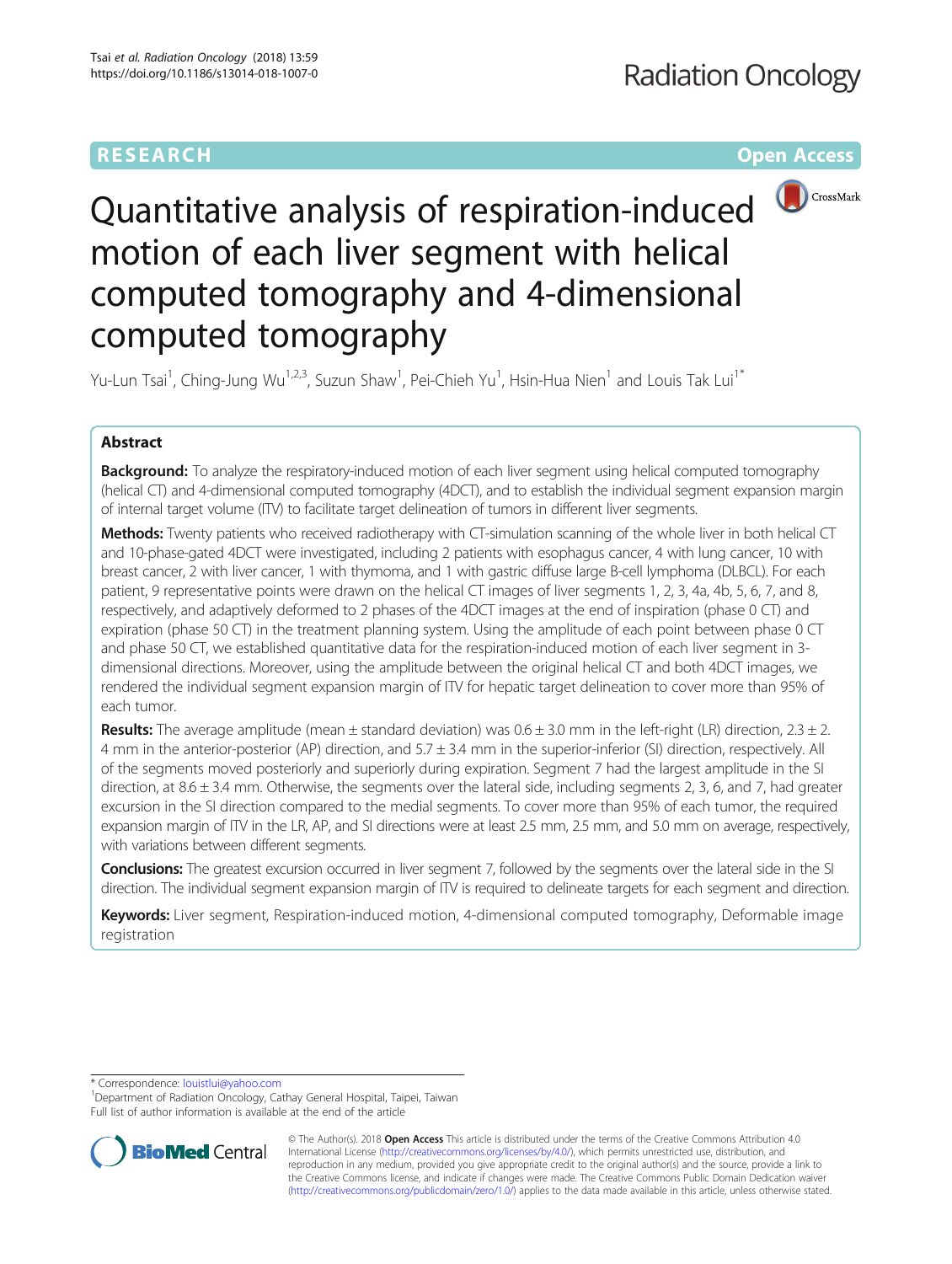### <span id="page-1-0"></span>Background

Radiotherapy is an increasingly important modality for treating liver tumors, whether they are primary hepatocellular carcinomas or liver metastases  $[1-4]$  $[1-4]$  $[1-4]$ . However, respiration causes significant motion of the liver [\[5](#page-7-0)]. Variation in the amplitude of motion of more than 5 mm can lead to significant changes in dose distribution [\[6](#page-7-0)]. The uncertainty in doses will put normal liver tissue at risk of radiation-induced damage. Patients with radiation-induced liver disease (RILD) also receive a mean dose to the liver that is significantly over their hepatic radiation tolerance and a significantly higher normal tissue complication probability (NTCP) compared to patients without RILD [\[7](#page-7-0), [8](#page-7-0)]. Understanding how the liver moves during respiration can improve tumor targeting and avoid unnecessary irradiation of normal liver tissue. This is important in treating not only liver tumors but also pancreatic cancers, since the liver is close to the irradiating field for the pancreas. Radiotherapy can be administered successfully with the patient free-breathing by using appropriate asymmetrical expansion [\[9,](#page-7-0) [10](#page-7-0)].

In managing respiration-induced organ motion, a generic but large planning target margin has to be applied when patient treatment plan design based on a single pre-treatment CT scan is used to guide radiation treatment. Planning target margins can be significantly reduced using multiple or 4D image feedback management. One of the most effective methods in multiple or 4D image feedback management of radiotherapy is the adaptive control methodology [[11](#page-7-0)]. Deformable image registration (DIR) is the key component of the imageguided adaptive strategy in radiotherapy [\[12](#page-7-0)]. Nowadays, DIR is widely used not only for contouring but also for re-planning, dose mapping, and dose evaluation in many kinds of cancers throughout the body [[13](#page-7-0), [14\]](#page-7-0). Several studies have focused on measuring respiration-induced organ motion using DIR [[15](#page-7-0)–[17\]](#page-7-0). Ten more DIR algorithms are available and have been evaluated as registration strategies [[18](#page-7-0), [19](#page-7-0)]. SmartAdapt® (Varian Medical Systems, USA) is a DIR tool available in the Varian's treatment planning system with sufficient accuracy. In a study of validation for clinical application, it showed that only 8% of the DIR-generated structures required major modifications by using SmartAdapt®. Furthermore, 12% to 44% of structures were more accurate than the radiation oncologist re-contoured structures, could be accepted without modifications, or required at most minor modifications upon retrospective review by the radiation oncologist [\[20\]](#page-7-0).

The consensus on the magnitude of the amplitude of respiration-induced liver motion is not well established [[5,](#page-7-0) [15](#page-7-0)–[17](#page-7-0), [21](#page-7-0)–[27](#page-7-0)]. Furthermore, no clinical studies have assessed the differences between different liver segments. This article explores this issue and provides segmentspecific suggestions about ITV expansion to facilitate target delineation.

### **Methods**

### **Patients**

Twenty eligible patients who received radiotherapy with CT-simulation scanning were investigated, including 9 males and 11 females whose age ranged from 44 to 85 years old, with a mean age of 58. Patients with all kinds of cancer were eligible. Patients with extensive disease that may immobilize the liver were excluded, such as a tumor adhering to the liver or hepatocellular carcinoma with extra-hepatic extension or ascites. The 20 eligible patients included 2 with esophagus cancer as their primary cancer, 4 with lung cancer, 10 with breast cancer, 2 with liver cancer, 1 with thymoma, and 1 with gastric DLBCL. Regarding the CT-simulation scanning, both helical CT and 4DCT images were acquired at the time of CT simulation. Whole livers and bilateral lungs needed be scanned with both helical CT and 4DCT to be analyzed. The patient characteristics are listed in Table 1.

Table 1 Patient characteristics and maximum phase errors of 4DCT

|              |    |   | Number Age Gender Cancer type | Max phase error of 4DCT (%) |                |  |
|--------------|----|---|-------------------------------|-----------------------------|----------------|--|
|              |    |   |                               | Phase 0 CT                  | Phase 50 CT    |  |
| $\mathbf{1}$ | 80 | Μ | esophagus                     | 9                           | 8              |  |
| 2            | 54 | M | lung                          | 49                          | 7              |  |
| 3            | 47 | F | breast                        | 5                           | $\overline{4}$ |  |
| 4            | 57 | F | breast                        | $\overline{7}$              | 7              |  |
| 5            | 70 | M | liver                         | 6                           | 5              |  |
| 6            | 61 | F | breast                        | 16                          | $\overline{7}$ |  |
| 7            | 45 | M | lung                          | 14                          | 8              |  |
| 8            | 52 | M | lung                          | 7                           | 7              |  |
| 9            | 66 | F | thymoma                       | 8                           | 7              |  |
| 10           | 52 | F | breast                        | 8                           | 8              |  |
| 11           | 45 | F | breast                        | $\overline{7}$              | 5              |  |
| 12           | 52 | F | breast                        | 27                          | 8              |  |
| 13           | 85 | M | lung                          | 9                           | 6              |  |
| 14           | 57 | M | esophagus                     | 22                          | 6              |  |
| 15           | 68 | M | liver                         | 9                           | $\overline{7}$ |  |
| 16           | 63 | F | breast                        | 6                           | 6              |  |
| 17           | 58 | M | stomach DLBCL                 | 9                           | 8              |  |
| 18           | 44 | F | breast                        | 27                          | 7              |  |
| 19           | 64 | F | breast                        | 13                          | 12             |  |
| 20           | 47 | F | breast                        | 8                           | $\overline{7}$ |  |
| mean         | 58 |   |                               | 13                          | $\overline{7}$ |  |

Phase 0 CT indicates end-inspiration; phase 50 CT, end-expiration Abbreviations: 4DCT 4-dimensional computed tomography, M male, F female, DLBCL diffuse large B-cell lymphoma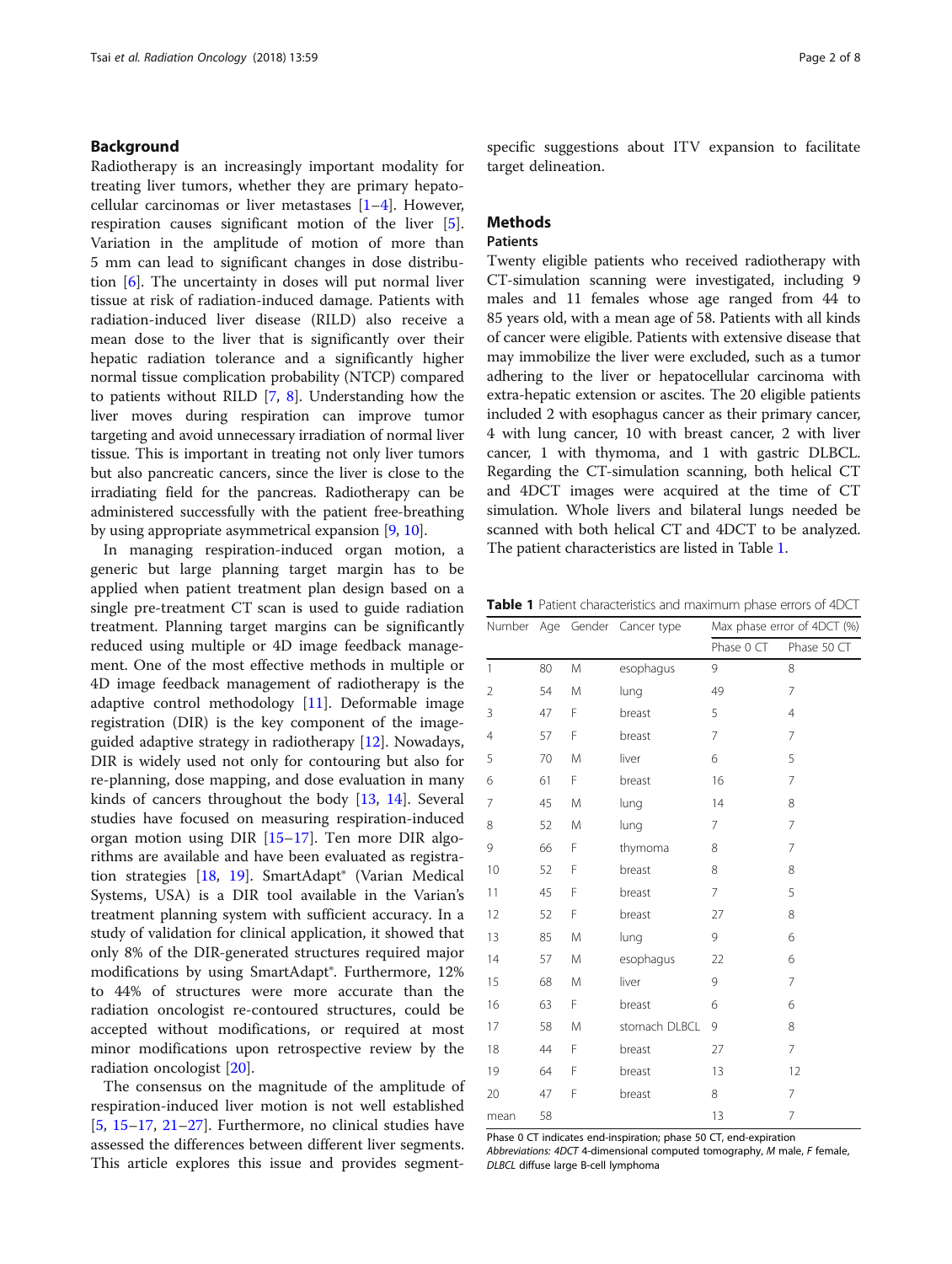### CT image

Patients were set up in the supine position and immobilized with a vacuum bag cushion system with their arms over their head. Respiratory pattern was neither mentioned nor coached, so that the patients breathed freely with no alteration. Both helical CT and 4DCT scans were made using the Discovery CT590 RT sixteen-slice scanner (GE Healthcare, UK), with a slice thickness of 2. 5 mm and a diameter of field of view of 50 cm. The infield resolution was 1.0 mm. The helical mode was used for helical CT, and the axial cine mode was used for 4DCT. To further describe 4DCT, a mounted detector with infrared ray tracked an external tracking reflector attached to the epigastric area where respiration caused the largest displacement on the surface. The breath patterns of the patients were monitored and recorded with the Real-time Position Management (RPM) Respiratory Gating System (Varian Medical Systems, USA). After scanning, a 10-phase-gated 4DCT image from 0% to 90% distributed over the whole respiratory cycle was constructed from the raw 4DCT data using the Advantage 4D software (GE Healthcare, UK), in which 0% (phase 0 CT) and 50% (phase 50 CT) indicated end-inspiration and endexpiration, respectively. The maximum phase error of 4DCT which is the maximal variability of breath patterns at the specific phase over all breathing cycles is listed in Table [1.](#page-1-0)

### Procedure

For each patient, 9 representative points were initially drawn on the helical CT images of liver segments 1, 2, 3, 4a, 4b, 5, 6, 7, and 8, respectively, with normal structure boundaries according to the Couinaud classification of segmental liver anatomy (Fig. 1). The Couinaud classification is stated as below:

- 1. The Couinaud classification divides the liver into 8 functional segments.
- 2. The portal vein divides the liver into upper (2, 4a, 8, 7) and lower (3, 4b, 5, 6) segments.
- 3. The middle hepatic vein divides the liver into left and right lobes. The left hepatic vein divides the left lobe into lateral (2, 3) and medial (4a, 4b) segments.

The right hepatic vein divides the right lobe into anterior (5, 8) and posterior (6, 7) segments. The caudate lobe (1) has hepatic veins that often drain directly into the inferior vena cava.

4. A line drawn from the middle of the gallbladder fossa to the inferior vena cava roughly divides the liver into left and right lobes. The falciform ligament roughly divides the left lobe into lateral and medial segments (the left hepatic vein is usually located slightly to the left of the falciform ligament).

Each point was 1 cm in diameter on the axial view along 3 continuous slices. The coordinates of the centroid within the middle slice represented the location of the point. Each point was adaptively deformed further to the 4DCT images at the end of inspiration (phase 0 CT) and expiration (phase 50 CT), respectively, in the treatment planning system using SmartAdapt® in Eclipse™ version 11.5 (Varian Medical Systems, USA). An example of adaptive deformation is shown in Fig. [2.](#page-3-0) This process first included rigid image fusion with the whole spine as the matching region of interest and then DIR of the whole liver. The distance of each point from phase 0 CT to phase 50 CT indicated the amplitude of respirationinduced motion of the segment where the point was located during the entire expiration period in free breathing. The quantitative data for the respiration-induced motion of each liver segment was then established in 3 dimensions including the LR, AP, and SI directions.

In terms of target delineation, the aim was to find an adequate expansion margin of ITV regarding tumors in different liver segments when only a regular helical CT image was available. This should not just be the range of amplitude mentioned above but needs to be more specific. Helical CT scans were taken during respiration and hence the position should be between the positions at phase 0 CT and phase 50 CT. In addition, they were scanned during respiration randomly so that the location was normally distributed. Therefore, an average amplitude over all patients for a segment from the helical CT to the 4DCT, plus 2 (specifically, 2.093 while the sample size was 20) standard deviations of all patients for a segment divided by the square root of 20 was required



Fig. 1 The relative positions of 9 representative points in the liver segments 1, 2, 3, 4a, 4b, 5, 6, 7, and 8, according to the Couinaud classification of segmental liver anatomy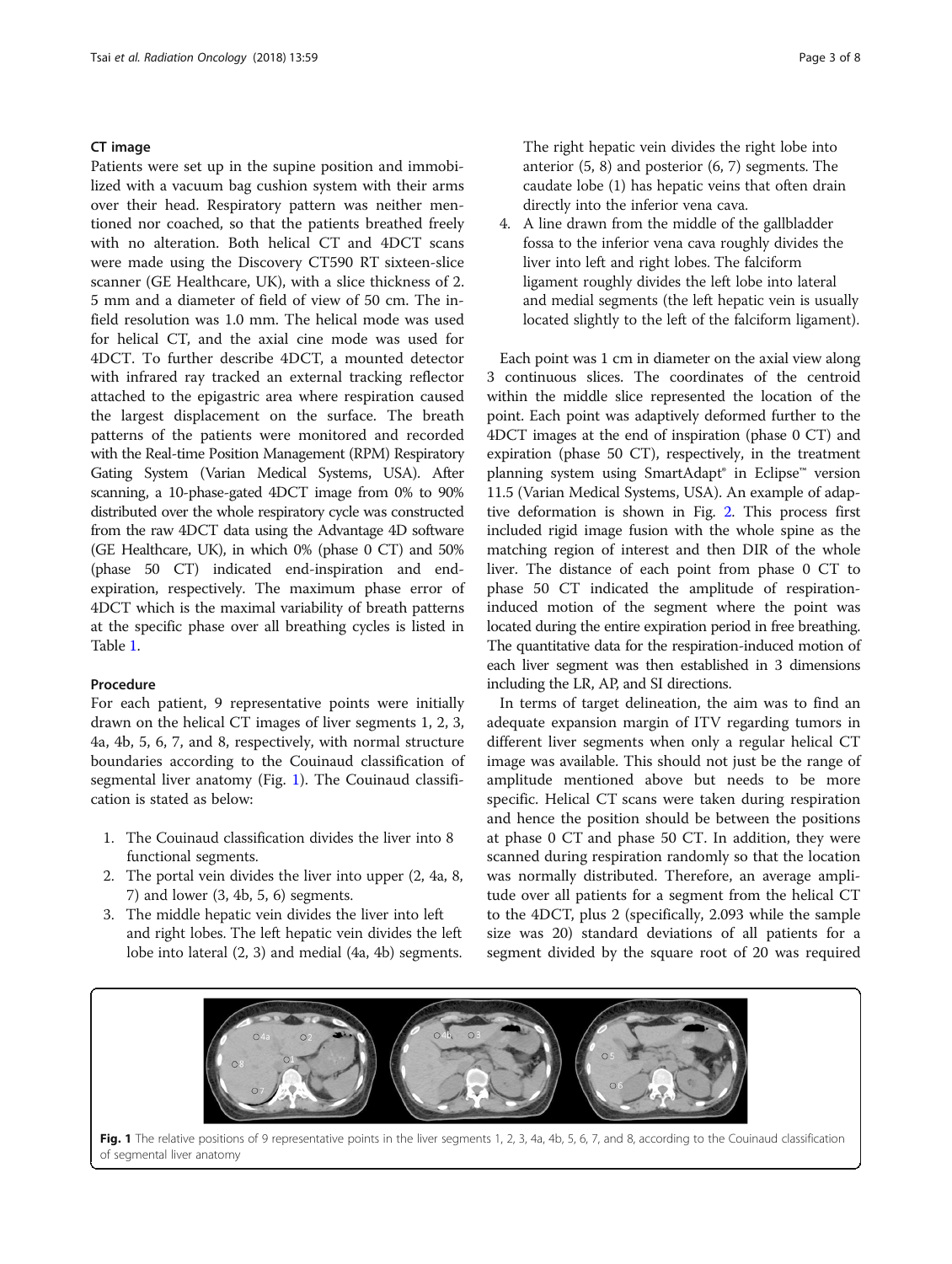<span id="page-3-0"></span>

to cover more than 95% of each tumor. The final range should cover both ranges which were calculated from the helical CT to the phase 0 CT and the helical CT to the phase 50 CT. By these means, data on the expansion margin of gross tumor volume (GTV) or clinical target volume (CTV), which is the area that the physician decides to treat when the target is immobilized, to ITV for target delineation of each liver segment were then created.

### Verification

The stability of respiration during CT scanning had to be verified, since the helical CT and 4DCT scans were not done at the same time, and we assumed the helical CT scan was performed between phase 0 CT and phase 50 CT. Theoretically, the lung volume in the helical CT should be between phase 0 CT and phase 50 CT. Left, right, and total lung volumes were assessed in this study.

The accuracy of DIR regarding liver deformation must be verified, since the amplitude of motion was not measured with real fiducial markers but with representative points in the treatment planning system. The volume overlap index (VOI) metric was designed to quantitatively evaluate 2 sets of contours. It was defined as:

$$
\text{VOI} = \frac{V_{\text{helical CT}} \cap V_{\text{4DCT}}}{(V_{\text{helical CT}} + V_{\text{4DCT}})/2}
$$

V<sub>helical CT</sub> was the deformed volume from helical CT, and V4DCT was the manually-drawn volume by the physician. A value of 0 denoted no spatial overlap, and 1 indicated perfect agreement [[20,](#page-7-0) [28,](#page-7-0) [29\]](#page-7-0).

### Results

Table 2 shows the quantitative data on the respirationinduced motion of each liver segment during expiration. The average amplitude (mean ± standard deviation) over all segments and all patients was  $0.6 \pm 3.0$  mm in the LR direction,  $2.3 \pm 2.4$  mm in the AP direction, and  $5.7 \pm 3$ . 4 mm in the SI direction, respectively. The liver moved to the right, posterior, and superior during expiration, on average. The excursion was greater in the SI direction compared to the LR and AP directions. In terms of individual segments, segment 7 had the largest amplitude in the SI direction at  $8.6 \pm 3.4$  mm. Otherwise, the segments over the lateral side had greater excursion on average in the SI direction compared to the medial segments, with segments 2, 3, 6, and 7 having  $6.3 \pm 4.2$ ,  $5.8 \pm 2.8$ ,  $6.5 \pm 3.5$ ,  $8.6 \pm 3.4$  mm, respectively.

Table [3](#page-4-0) shows the suggested expansion margin of ITV for target delineation of each liver segment for a regular helical CT. To cover more than 95% of each tumor, the margins in the LR, AP, and SI directions required an average over all segments and all patients of at least 1. 2 mm to the left, 2.5 mm to the right, 2.5 mm to the anterior, 2.2 mm to the posterior, 5.0 mm to the superior, and 4.2 mm to the inferior, respectively. The adequate margin was not uniform concerning different segments and directions. Segment 7 demanded 7.3 mm in the SI direction, accounting for the largest margin of all segments in any direction.

The mean volumes of left, right, and total lung in helical CT were 1104.6 ml, 1444.7 ml, and 2549.36 ml, respectively. All of them were between phase 0 CT (1167.0 ml, 1529.8 ml, and 2696.8 ml) and phase 50 CT

Table 2 Amplitudes of respiration-induced liver motion of each liver segment during expiration period in free breathing

| Segment          | Average amplitude $\pm$ SD (mm) |               |               |  |  |  |
|------------------|---------------------------------|---------------|---------------|--|--|--|
|                  | I R                             | AP            | -SI           |  |  |  |
| S1               | $-2.0 \pm 2.6$                  | $1.0 \pm 1.3$ | $5.5 \pm 2.6$ |  |  |  |
| S <sub>2</sub>   | $0.3 \pm 2.2$                   | $1.2 \pm 3.5$ | $6.3 \pm 4.2$ |  |  |  |
| S <sub>3</sub>   | $-0.3 \pm 1.9$                  | $2.4 \pm 1.4$ | $5.8 \pm 2.8$ |  |  |  |
| S4a              | $-1.4 \pm 3.3$                  | $1.5 \pm 2.4$ | $3.0 \pm 2.6$ |  |  |  |
| S <sub>4</sub> b | $-1.2 \pm 1.6$                  | $2.0 \pm 1.9$ | $5.3 \pm 3.4$ |  |  |  |
| S <sub>5</sub>   | $-0.2 \pm 2.1$                  | $3.2 \pm 2.0$ | $5.5 \pm 2.4$ |  |  |  |
| S6               | $-0.1 \pm 4.6$                  | $2.2 \pm 2.3$ | $6.5 \pm 3.5$ |  |  |  |
| S7               | $-1.4 \pm 3.8$                  | $3.5 \pm 2.5$ | $8.6 \pm 3.4$ |  |  |  |
| S8               | $1.0 \pm 2.6$                   | $3.3 \pm 2.3$ | $5.0 \pm 3.3$ |  |  |  |
| mean             | $-0.6 \pm 3.0$                  | $2.3 \pm 2.4$ | $5.7 \pm 3.4$ |  |  |  |

Positive values denote excursion in the left, posterior, or superior directions; Negative values, right, anterior, or inferior

Abbreviations: LR left-right, AP anterior-posterior, SI superior-inferior, SD standard deviation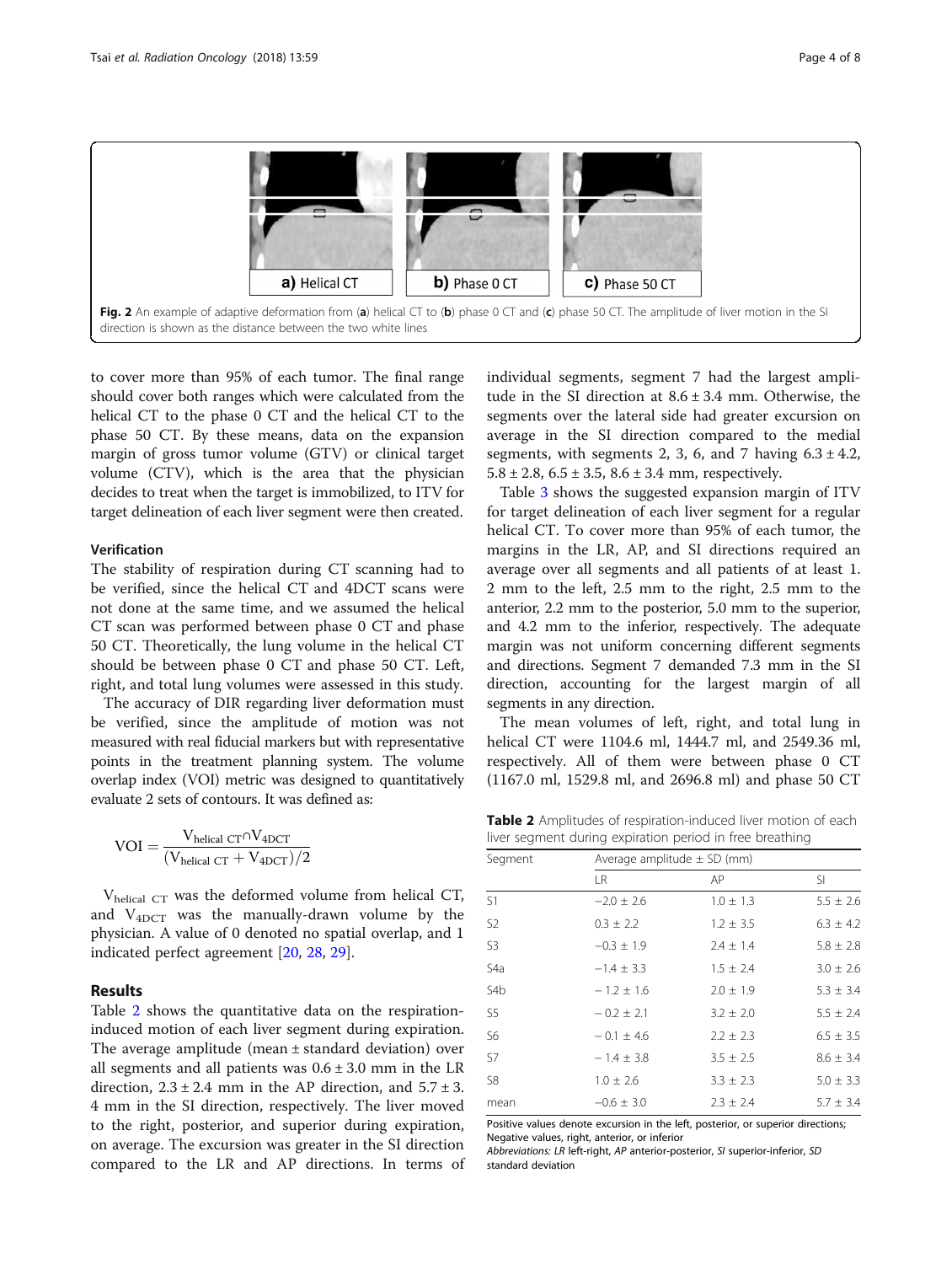| Segment        | Average amplitude $\pm$ SD (mm) |                |                |                           |               |               | ITV margin (mm)                        |                |                |
|----------------|---------------------------------|----------------|----------------|---------------------------|---------------|---------------|----------------------------------------|----------------|----------------|
|                | Helical CT to phase 0 CT        |                |                | Helical CT to phase 50 CT |               |               | (to cover more than 95% of each tumor) |                |                |
|                | IR.                             | AP             | <sup>SI</sup>  | I R                       | AP            | <sup>SI</sup> | IR                                     | AP             | -SI            |
| S1             | $0.8 \pm 3.1$                   | $0.4 \pm 1.6$  | $-2.5 \pm 3.9$ | $-1.1 \pm 2.2$            | $1.4 \pm 1.8$ | $3.0 \pm 3.5$ | $-2.2$ and 2.3                         | $-0.4$ and 2.3 | $-4.4$ and 4.7 |
| S <sub>2</sub> | $-1.1 \pm 2.5$                  | $-0.6 \pm 3.7$ | $-2.4 \pm 4.9$ | $-0.8 \pm 2.6$            | $0.6 \pm 2.1$ | $3.9 \pm 4.1$ | $-2.3$ and 0.5                         | $-2.4$ and 1.6 | $-4.7$ and 5.9 |
| S <sub>3</sub> | $-0.3 \pm 2.9$                  | $-1.8 \pm 3.1$ | $-2.9 \pm 3.5$ | $-0.7 \pm 3.1$            | $0.6 \pm 3.0$ | $2.9 \pm 2.5$ | $-2.2$ and 1.1                         | $-3.3$ and 2.1 | $-4.6$ and 4.1 |
| S4a            | $0.4 \pm 2.8$                   | $-1.4 \pm 2.1$ | $-0.6 \pm 3.9$ | $-1.0 \pm 1.7$            | $0.1 \pm 2.4$ | $2.4 \pm 3.4$ | $-1.8$ and 1.8                         | $-2.4$ and 1.3 | $-2.4$ and 4.0 |
| S4b            | $-0.5 \pm 1.5$                  | $-1.7 \pm 2.2$ | $-2.4 \pm 3.5$ | $-1.8 \pm 1.6$            | $0.3 \pm 2.2$ | $2.9 \pm 3.3$ | $-2.6$ and 0.3                         | $-2.8$ and 1.4 | $-4.1$ and 4.5 |
| S <sub>5</sub> | $-2.2 \pm 1.7$                  | $-1.4 \pm 2.1$ | $-1.9 \pm 2.2$ | $-2.3 \pm 1.3$            | $1.7 \pm 2.4$ | $3.7 \pm 2.1$ | $-3.0$ and 0.0                         | $-2.4$ and 2.9 | $-3.0$ and 4.7 |
| S6             | $0.2 \pm 4.3$                   | $-1.2 \pm 2.3$ | $-3.2 \pm 2.9$ | $0.1 \pm 4.1$             | $1.0 \pm 2.3$ | $3.3 \pm 3.7$ | $-1.9$ and 2.3                         | $-2.3$ and 2.1 | $-4.6$ and 5.1 |
| S7             | $0.3 \pm 4.2$                   | $-1.7 \pm 2.8$ | $-3.6 \pm 4.4$ | $-1.1 \pm 2.6$            | $1.8 \pm 2.1$ | $5.0 \pm 4.8$ | $-2.4$ and 2.3                         | $-3.1$ and 2.8 | $-5.7$ and 7.3 |
| S <sub>8</sub> | $-2.2 \pm 2.5$                  | $-1.5 \pm 2.6$ | $-1.9 \pm 3.4$ | $-1.3 \pm 1.5$            | $1.8 \pm 2.5$ | $3.2 \pm 3.1$ | $-3.4$ and 0.0                         | $-2.8$ and 3.0 | $-3.5$ and 4.7 |
| mean           | $-0.5 \pm 3.1$                  | $-1.2 \pm 2.6$ | $-2.4 \pm 3.7$ | $-1.1 \pm 2.5$            | $1.0 \pm 2.4$ | $3.4 \pm 3.5$ | $-2.5$ and 1.2                         | $-2.5$ and 2.2 | $-4.2$ and 5.0 |

<span id="page-4-0"></span>Table 3 The suggested asymmetrical expansion margins of ITV for target delineation of each liver segment are derived from the amplitudes of DIR from helical CT to 4DCTs

Abbreviations: LR = left-right; AP = anterior-posterior; SI = superior-inferior; SD = standard deviation; ITV = internal target volume; CT = computed tomography Positive values denote DIR from helical CT to 4DCT, and ITV expansion in the left, posterior, or superior directions; Negative values, right, anterior, or inferior

(1034.3 ml, 1336.1 ml, and 2370.4 ml), showing the stability of respiration among the patients during the CT scans. The VOI of whole liver adaptive deformation was 0.94 for helical CT and phase 0 CT, and 0.96 for helical CT and phase 50 CT, which showed DIR to be quite accurate as the measurement method.

### **Discussion**

Liver motion caused by respiration is a serious problem during radiotherapy. In general, the strategies to reduce the impact of respiratory motion fall into three broad categories: motion-encompassing methods to accommodate the tumor motion with a large irradiation field, motion control to minimize the amplitude of the tumor motion, and motion gating or tracking to trace the tumor motion [[30](#page-7-0)]. The report of American Association of Physicists in Medicine (AAPM) Task Group 76, Managing Respiratory Motions in Radiation Oncology, documents the details of these methods to account for respiratory motion in radiotherapy [\[31\]](#page-7-0). The motionencompassing method is easy on the patient, while motion control requires cooperation of the patient, and motion gating or tracking needs sophisticated equipment and technology. However, the motion-encompassing method typically irradiates a higher volume of adjacent normal tissue. It also requires minimal motion variability as the treatment volume is often determined based on a single pre-treatment CT.

Understanding how the liver moves can improve the delivery of radiation doses to only the area of disease. Several studies have investigated the magnitude of respiratory organ motion within the past 20 years, including some that focus on the liver. It was generally acknowledged that liver tumors moved greater in the SI

direction than the LR and AP directions. Magnetic resonance imaging (MRI) was used around the year 2000 to indicate a magnitude of liver motion greater than 20 mm [\[5](#page-7-0), [21](#page-7-0)], which was larger than the result revealed by later studies. A real-time tumor-tracking radiotherapy system (RTRT) with the insertion of a fiducial gold marker is a novel method of treating moving tumors with a small margin and accurate dose delivery, which Japanese researchers utilized to assess the motion of liver tumors. They found tumor motion to be significantly larger in the LR and AP directions when the tumor was in the right lobe, the patient had cirrhotic liver, or the patient had no history of liver surgery [[22](#page-7-0), [23\]](#page-7-0). Case et al. reported that the change in inter- and intra-fraction liver motion was minimal during liver stereotactic body radiotherapy (SBRT), with mean liver motion amplitude of 8.0 mm in the SI direction [\[24](#page-7-0)]. In 4-dimensional radiotherapy, 4DCT is an essential component that allows safe reduction of the clinical target volume margin to increase the dose to the tumor and decrease the dose to normal tissue  $[32]$  $[32]$ . It was widely employed to evaluate organ motion for a decade, using either 4DCT or 4-dimensional cone-beam computed tomography (4DCBCT) with or without DIR or fiducial marker insertion. A Korean study showed significantly reduced liver and pancreas motion in the prone position under 4DCT estimation, especially in the SI direction [\[25\]](#page-7-0). While using 4DCT or 4DCBCT with fiducial marker insertion for measurement, liver motion in the SI direction was up to 17.9 mm but only 4.5 to 5. 3 mm during abdominal compression. In addition, all of the markers that moved cranially also moved posteriorly and vice versa, irrespective of their location. The LR motion had a more variable relationship with the AP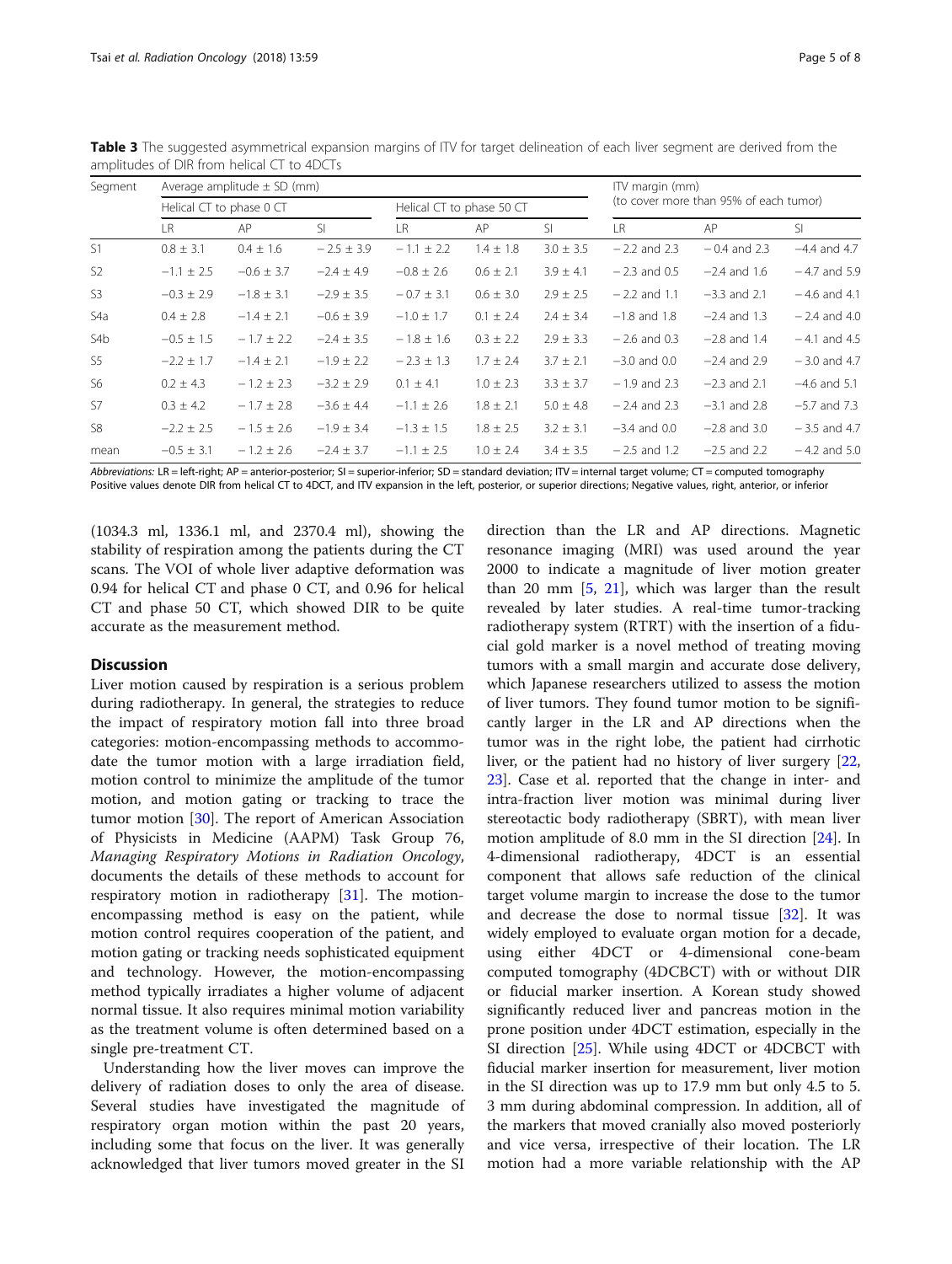and SI motions [[26](#page-7-0), [27](#page-7-0)]. These results are quite compatible with our study, in which all segments moved posteriorly and superiorly during expiration but displayed diversity in the LR direction. Several studies applied 4DCT with DIR to analyze liver motion. Velec et al. deformed CT contours from exhale to inhale using Morfeus, a multi-organ biomechanical model–based DIR algorithm [\[15\]](#page-7-0). Hallman et al. propagated contours that were mostly defined at the phase 30 CT to all other phases using a 3-stage multiresolution B-spline method [\[17\]](#page-7-0). Tai et al. populated liver contours from the 3DCT to the 4DCT with ABAS, an autosegmentation software tool based on DIR from Elekta [[16](#page-7-0)]. The results of using 4DCT with DIR demonstrated liver movement from 7.9 to 10 mm in the SI direction. Table 4 summarizes the references regarding respirationinduced liver motion.

A large variation in the motion was observed. While the distance between the locations increased, the difference in the absolute range of motion also increased [\[26\]](#page-7-0). Our study is the only one to evaluate liver motion regarding each segment and to render the individual segment expansion margin of ITV. Other than the discoveries that all segments move posteriorly and superiorly during expiration and that the largest amplitude of motion occurs in the SI direction due to physiology, we found that segments over the lateral side had greater excursion in the SI direction, which makes the liver move like a flying "seagull" during respiration. This is probably due to physiology and anatomy as well as the lateral segments having less anatomical fixation, such as being attached to a ligament or great vessels. Segment 7 is the lateral segment at the liver dome and thus has the greatest amplitude. Regarding ITV expansion, although the coverage rate by the margins is only approximately 95%, this is good enough in our daily practice. Time, facility, and personnel costs can also be saved by expanding contours using the data.

To analyze liver motion by means of 4DCT, the ITV including all phases being analyzed is the most accurate. However, delineating two extreme phases at endinspiration and end-expiration is a reasonably safe and labor-saving method of deriving the ITV. Xi et al. compared ITV values derived from the contouring of 2 phases (0%, 50%), 3 phases (0%, 20%, 50%), 4 phases (0%, 20%, 50%, 80%), and 6 phases (0%, 10%, 20%, 30%, 40%, 50%) to all 10 phases of 4DCT. All of the values showed excellent agreement, with encompassing ratios of  $94.1 \pm 1.8$ %,  $95.2 \pm 1.5$ %,  $96.5 \pm 1.5$ %, and  $97.6 \pm 0.7$ %, respectively. The 3D shift between the centers of mass of 2-phase and 10-phase 4DCT was only 0.6 mm. Otherwise, 2-phase 4DCT had very good tumor coverage in the SI direction, and the surface distance for voxels missing was only  $1.7 \pm 0.8$  mm in the LR and AP directions [\[33\]](#page-7-0).

Although the majority of DIR algorithms perform at an accuracy equivalent to the voxel size and are promised to improve treatment planning, delivery, and assessment, there are discrepancies in different shifts. The ranges in average absolute error for liver 4DCT were 0.8–1.5 mm (LR), 1.0–5.2 mm (AP), and 1.0–5.9 mm (SI), respectively, in a multi-institution deformable registration accuracy study [\[34](#page-7-0)]. To quantify the accuracy of individual DIR algorithms, Velocity AI—a commercially available DIR tool—

**Table 4** Summary of respiration-induced liver motions in the references and the present study

| Reference     | Year | Method                | Number of<br>patient | Magnitude of motion<br>SI direction (mm)                  | Abdominal<br>compression | Individual segment<br>evaluation |
|---------------|------|-----------------------|----------------------|-----------------------------------------------------------|--------------------------|----------------------------------|
| $[5]$         | 1999 | <b>MRI</b>            |                      | 21                                                        | <b>No</b>                | No                               |
| $[21]$        | 2003 | <b>MRI</b>            | 12                   | 24.4                                                      | <b>No</b>                | No                               |
| $[22]$        | 2003 | RTRT w/ fiducial      | 20                   | 8 (left)<br>9 (right)                                     | No                       | No                               |
| $[23]$        | 2009 | RTRT w/ fiducial      | 6                    | 15.98                                                     | <b>No</b>                | No                               |
| $[24]$        | 2010 | <b>CBCT</b>           | 29                   | 8                                                         | 15/29                    | No                               |
| $[25]$        | 2007 | 4DCT                  | 9                    | 15 (supine)<br>$12.5$ (prone)                             | <b>No</b>                | No                               |
| $[26]$        | 2012 | 4DCT CBCT w/ fiducial | 20                   | 17.9 (4DCT)<br>16.5 (CBCT)                                | No                       | No                               |
| $[27]$        | 2017 | 4DCBCT w/ fiducial    | 10                   | 5.3 (planning simulation 4DCBCT)<br>4.5 (pre-SBRT 4DCBCT) | 10/10                    | No                               |
| $[15]$        | 2011 | 4DCT w/DIR            | 21                   | 10                                                        | 6/21                     | No                               |
| $[17]$        | 2012 | 4DCT w/DIR            | 18                   | 9.7                                                       | <b>No</b>                | No                               |
| $[16]$        | 2013 | 4DCT w/DIR            | 15                   | 7.9                                                       | <b>No</b>                | No                               |
| Present study |      | 4DCT w/DIR            | 20                   | 8.6 (Segment 7)                                           | No                       | Yes                              |

Abbreviations: MRI magnetic resonance imaging, RTRT real-time tumor-tracking radiotherapy system, CBCT cone-beam computed tomography, 4DCT 4-dimensional computed tomography, 4DCBCT 4-dimensional cone-beam computed tomography, DIR deformable image registration, SBRT stereotactic body radiotherapy, SI superior-inferior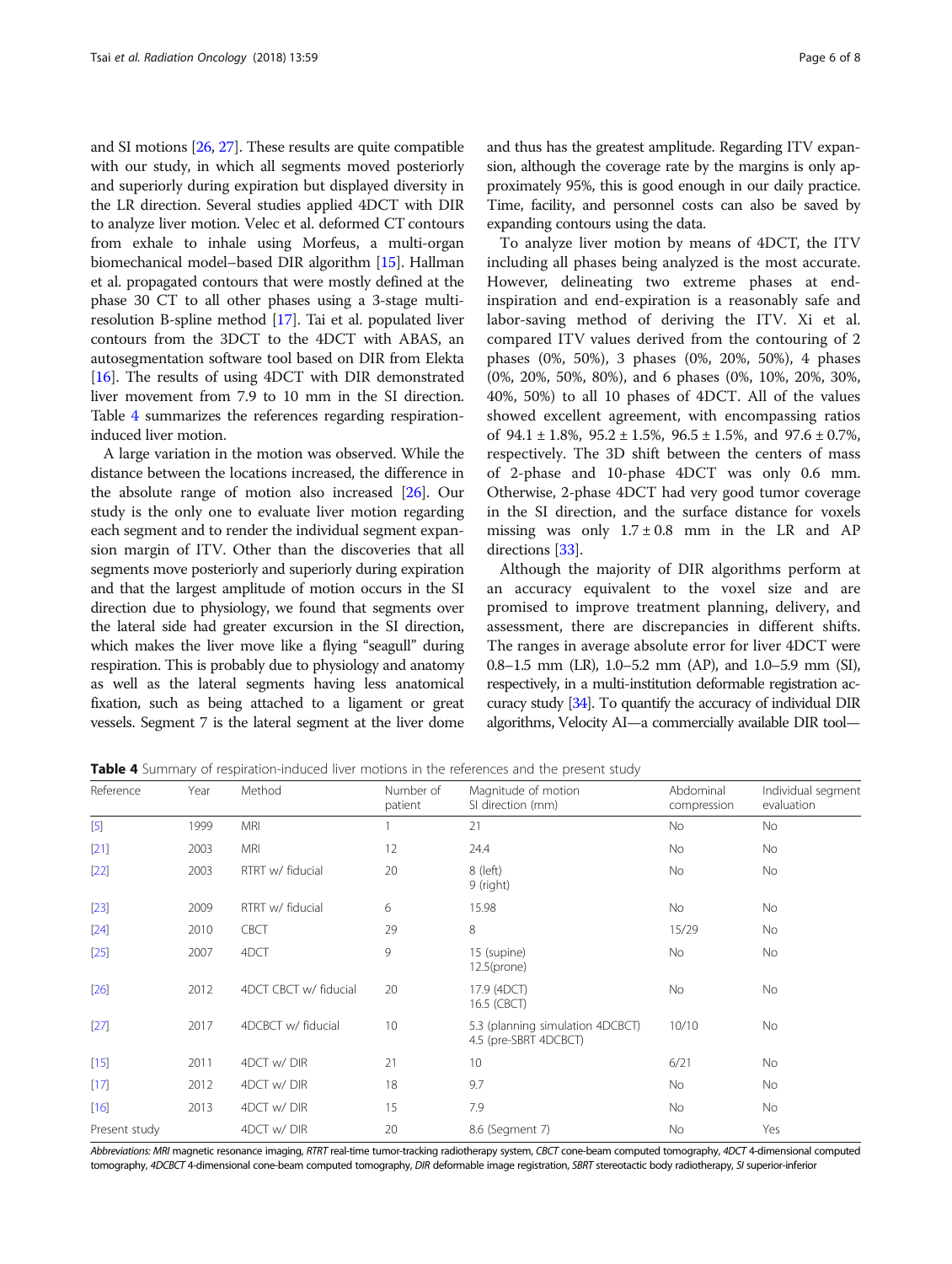was analyzed and shown to decrease the extent of observable misalignments to 1–4 mm in general. The DIR tool is capable of reducing a mean target registration error to a clinically acceptable level [\[35\]](#page-7-0). Kirby et al. used an automated deformable image registration evaluation of confidence tool (AUTODIRECT)—a software tool used to evaluate DIR accuracy—to predict DIR errors [[36](#page-7-0)]. Kim et al. tested the AUTODIRECT framework, which showed promise for estimating DIR-driven dose-mapping errors [\[37\]](#page-7-0).

To validate the accuracy and usefulness of automatic contour propagation using SmartAdapt®, most studies have applied VOI as the quantification method. Ramadaan et al. assessed SmartAdapt® in the context of head and neck CT registration and achieved overall VOI results of  $0.82 \pm 0.08$ , concluding that propagated structures were acceptable for clinical settings [[20](#page-7-0)]. Thor et al. examined SmartAdapt® in the context of pelvic CT registration, yielding VOI values of 0.80 for the prostate, 0.77 for the rectum, and 0.73 for the bladder [\[38](#page-7-0)]. Konig et al. integrated a local rigidity deformation model into a DIR algorithm, which showed VOI values of 0.79 for the prostate and 0.86 for the bladder [[29](#page-7-0)]. Our study demonstrated VOI values of 0.94 for helical/phase 0 CT and 0.96 for helical/phase 50 CT in the whole liver contour propagations. Although not directly indicating the adaptive deformation of representative points, the excellence of the VOI values found expresses the reliability of applying DIR to liver CT.

This study analyzed 20 eligible patients. Theoretically, when more patients are analyzed, the average amplitude will not change but the standard deviation will be smaller. Therefore, the individual segment expansion margin of ITV to cover more than 95% of each tumor, which is calculated by the formula in the methodology, will also be smaller due to the larger sample size and the smaller standard deviation. That means that the larger the sample size is, the more confined the ITV expansion margin that could be found. The margins we rendered are based on the 20 patients investigated in the study. Although the margins will be theoretically smaller if concerning the entire liver population, for treatment safety, the margins are not recommended to be narrowed down for clinical application before more patients are analyzed. One limitation of this study is that only the population variability can be taken into account with the methodology, but not the intrafraction or interfraction variability, which can be significant, especially for lesions moving with amplitudes above 7 mm [\[39](#page-7-0)]. Another limitation is hysteresis, that is, differences in the inhale-to-exhale and exhale-to-inhale tumor trajectory. As only end-inspiration and end-expiration were analyzed, this additional motion should also be considered. The margins suggested in the manuscript are for GTV or CTV to ITV expansion. However, the margins for ITV to

planning target volume (PTV) expansion, regarding other set-up errors, have not been taken into account. Concerning all of them together, it is feasible to add an extra margin to the suggested expansion margin of ITV to final PTV in clinical application.

### Conclusion

Respiration-induced liver motion varies widely with respect to different liver segments. The greatest excursion occurred in segment 7, followed by the segments over the lateral side in the SI direction. An individual segment expansion margin of ITV is required for target delineation regarding each segment and direction to cover the range of respiration-induced motion during radiotherapy.

#### Abbreviations

4DCT: 4-Dimensional computed tomography; AAPM: American association of Physicists in Medicine; AP: Anterior-Posterior; CT: Computed tomography; DIR: Deformable image registration; DLBCL: Diffuse Large B-Cell Lymphoma; ITV: Internal target volume; LR: Left-Right; MRI: Magnetic resonance imaging; NTCP: Normal tissue complication probability; RILD: Radiation-Induced Liver Disease; RPM: Real-time position management; RTRT: Real-time Tumortracking Radiotherapy system; SI: Superior-Inferior; VOI: Volume overlap index

#### Acknowledgements

Not applicable.

#### Funding

No funding provided.

#### Availability of data and materials

The datasets used and/or analyzed during the current study are available from the corresponding author on reasonable request.

#### Authors' contributions

YLT participated in the design of the study, data collection and paper writing. CJW involved in the acquisition of data, patient care and revising the manuscript. SS involved in the acquisition of data, patient care and revising the manuscript. PCY proposed the original idea for the research. HHN involved in the acquisition of data, patient care and revising the manuscript. LTL participated in the revising of the manuscript critically for important intellectual content. All authors read and approved the final manuscript.

#### Ethics approval and consent to participate

The present study is ethically approved by institutional review board of the Cathay General Hospital. The reference number is CGH-P106018.

#### Consent for publication

Not applicable.

#### Competing interests

The authors declare that they have no competing interests.

#### Publisher's Note

Springer Nature remains neutral with regard to jurisdictional claims in published maps and institutional affiliations.

#### Author details

<sup>1</sup>Department of Radiation Oncology, Cathay General Hospital, Taipei, Taiwan. 2 Department of Radiation Oncology, National Defense Medical Center, Taipei, Taiwan. <sup>3</sup> Department of Biomedical Engineering, I-Shou University, Kaohsiung, Taiwan.